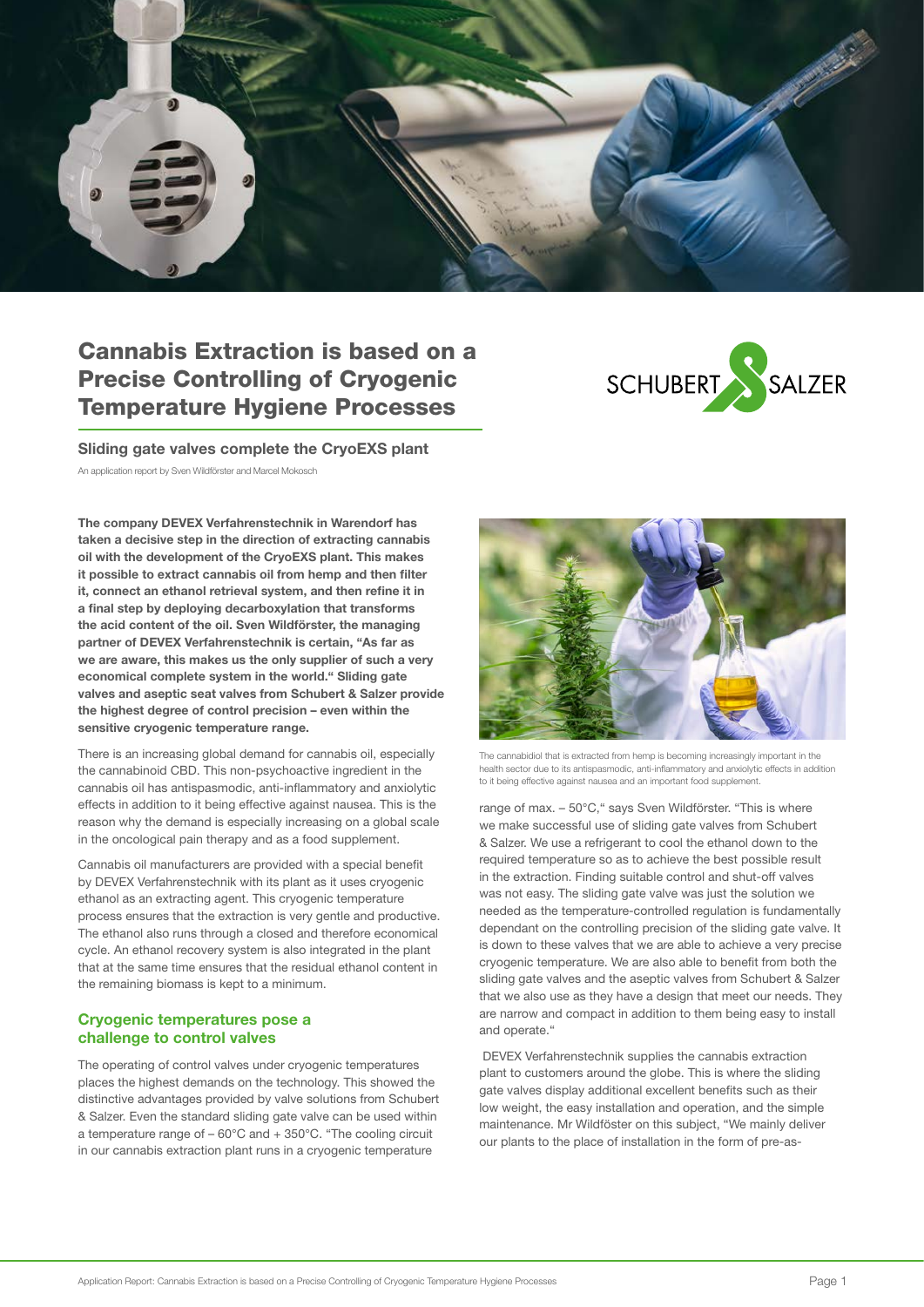

With the CryoEXS plant, it is possible to extract cannabis oil from hemp, filter it, connect an ethanol recovery system and and as a final step, carry out a decarboxylation, that transforms the acid in the oil in order to refine it, and that in a closed complete system. Due to their high degree of control precision, sliding gate valves can hereby be used in cryo ex applications as they provide for a very gentle and productive extraction of cannabidiol.

sembled units, this being accompanied by our engineers. The compactness of the sliding gate valves is an advantage during the installation but not only that: these control valves can be easily maintained by the plant operator after completion of the commissioning, it also being possible to adapt them to the changing process parameters. As we normally fit our plants with sliding gate valves with a size of DN50, the benefit gained by the compactness and the low weight is not quite so striking, but I do not want to miss them, nevertheless. Especially as this makes it much easier for our customers to maintain and service their plants."





Size comparison between a normal seat valve and a Schubert & Salzer sliding gate valve. In the example, the nominal size of both valves is identical

## It gets even colder

Sliding gate valves with an optional body extension are available in a cryogenic temperature version of max. – 200°C that can be used for the high precision controlling of liquid nitrogen or oxygen, for example. The maximum control stroke of a sliding gate valve also only amounts to 9 mm here. Not only does this

short stroke provide short actuating paths and switching times, sliding gate valves are able to achieve opening and closing times of 100 ms for the full stroke with a resolution of 0.1% of the stroke position even when subjected to cryogenic temperatures. Not only do these high dynamics improve the control quality, they also form the basis for control loops with very short reaction times.

The special design that comprises two slotted discs that slide against each other and thereby seal against each other, make sliding gate valves one of the few fittings that combine a very high degree of control precision with almost no leakage. The central throttle device organ – the slotted discs that slide against each other – are also hardly affected by wear so that a long lifetime can even be achieved under extreme conditions.

## Safe control even in ex-zones

Sliding gate valves are often positioned by digital positioners. Digital positioners are high-precision control loop systems that Schubert & Salzer Control Systems offers in 11 different versions within the 8049 series. The 8049 digital positioner is available in two ex-protected versions as a 2-resistor design for use in areas where there is a risk of explosion. This means that it can be installed on production sites in protection class "intrinsically safe" as defined in ATEX II 2 G Ex ia IIC T3/T4. The digital positioner 8049-Ex-0 for use in Zone 0 has the ATEX marking II 1G Ex ia IIC T3/T4.

The cannabis plant from DEVEX Verfahrenstechnik is also subjected to the requirements of ATEX Group IIB T3 with Zone 1 inside and Zone 2 outside (ATEX II 2G / ATEX II 3G) due to the fact that ethanol is used as a solvent.

## EHEDG-certified aseptic valve for high demands

DEVEX Verfahrenstechnik uses ethanol in a pharmaceutical quality for the extraction. Mr Wildföster in this regard: "The high-quality ethanol that we use comes into contact with the product during the extraction process so that it needs to be conform with the highest hygiene standards. We rely on Series 6051 aseptic valves from Schubert & Salzer for the controlling of these media flows."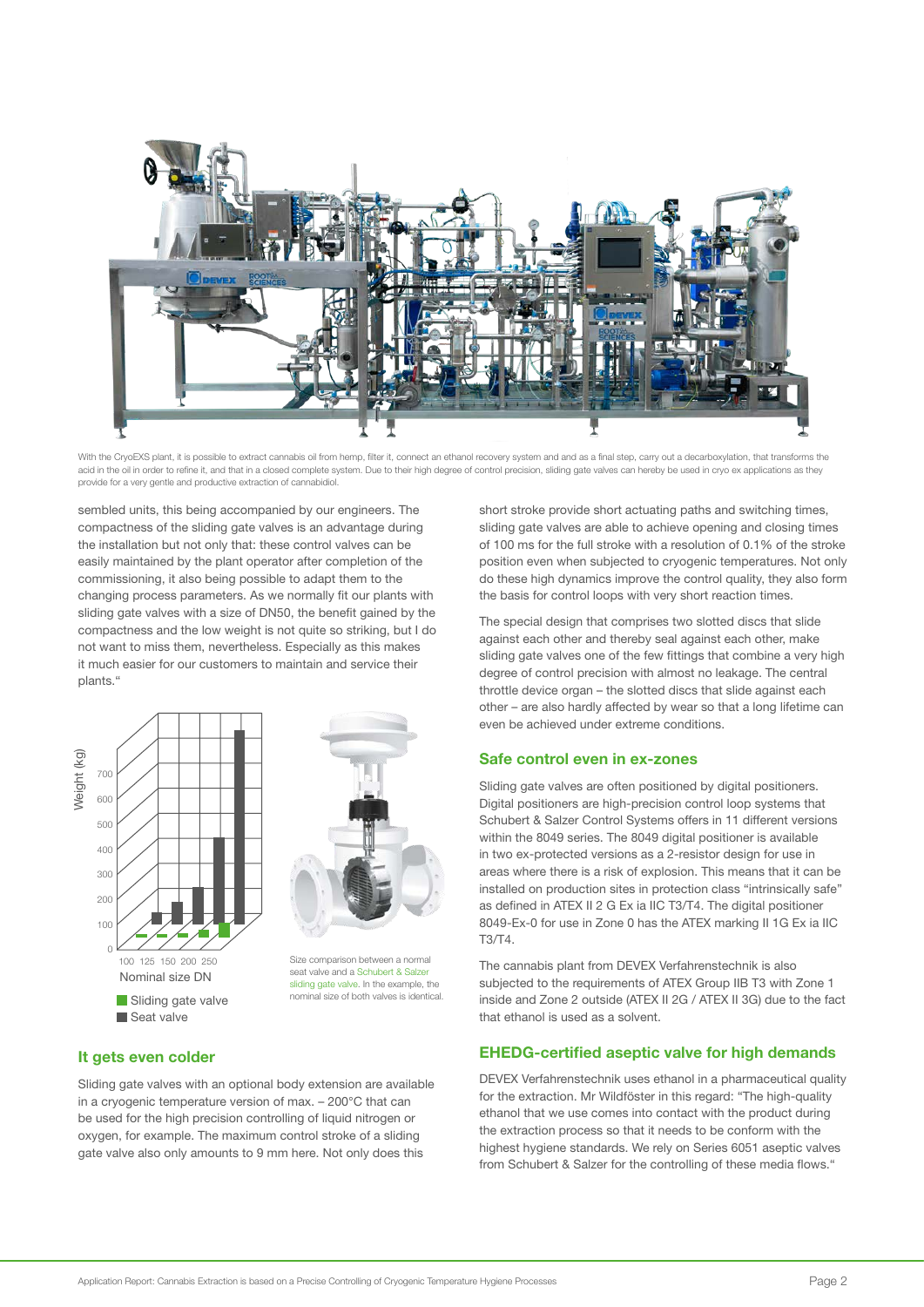The 6051 series aseptic right angle valves have been consistently optimized in terms of cleanability, position ratio and control precision in addition to ease of maintenance. The cleanability that is a necessity in pharmaceutical and food processes is directly connected to the flow conditions. To put it in a nutshell, this means that the faster the flow velocity on the surface that makes contact with the medium, the higher the cleaning effect. This is the reason why the development objective was to trim the wall shear stresses that are proportional to the flow velocity to maximum values across all of the nominal widths. The perfect achievement of this development objective has last but not least been proven by the European Hygienic Equipment Design Group (EHEDG) certification. This valve series extends from DN 50 to PN 16 and with a position ratio of 50:1, it covers an extraordinarily wide control range.



DEVEX Verfahrenstechnik controls ethanol in a pharmaceutical quality using the EHEDG-certified ries 6051 asentic valves from Schubert & Salzer.

These are consistently optimized in terms of cleanability, the position ratio and the control precision in addition to their ease of maintenance.

## Short delivery times – a service on top

Mr Wildförster sees another aspect of the cooperation with Schubert & Salzer as being decisive, "Both the sliding gate valves and the aseptic valves provide technically distinctive benefits without a doubt. The short reaction times and fast processing times by the specialists from Schubert & Salzer in connection with projects should not go unmentioned. The fast delivery capability is also a decisive benefit. We normally receive the ordered special fittings within a period of just three weeks. We greatly appreciate this!"

## Contakt:

#### Schubert & Salzer Control Systems GmbH

Bunsenstr. 38, 85053 Ingolstadt, Germany Tel: +49 (0) 841 96 54-0 · Fax: +49 (0) 841 96 54-590 info.cs@schubert-salzer.com | www.schubert-salzer.com

## Comprehensive know-how in thermal processes



DEVEX Verfahrenstechnik GmbH with legal domicile in Warendorf in the administrative district of Münster in NRW is a highly specialised plant planning company.

DEVEX is for `Drying, Evaporation, Extraction'. 28 employees plan extraction plants, vacuum evaporation plants, vacuum drying plants, aroma recovery plants and sterilisation plants for the food, pharmaceutical, chemical and cannabis/hemp industries.

"DEVEX Verfahrenstechnik has a clear focus on the thermal processing engineering in the three business units coffee, non-coffee and cannabis", says Sven Wildföster, the managing partner of DEVEX Verfahrenstechnik. "We plan and supply extraction plants for everything that can be extracted. We concentrate on vacuum and freeze drying as far as the drying technology is concerned."

Today, DEVEX Verfahrenstechnik is a part of the Kahl Group, together with the companies Amandus Kahl, Neuhaus Neotec, Schule Mühlenbau and Heinen. "Together with our affiliate company Neuhaus Neotec, we are an important supplier of instant coffee plants", says Mr Wildföster. "The green beans are roasted and ground and Neuhaus Neotec developed the plants for this purpose. We at DEVEX Verfahrenstechnik are the leaders when it comes to the following process steps extraction, concentration and freeze drying. As a member of the Kahl Group, we are the only company in the world that is able to supply the entire process chain in the production of instant coffee from a single source."

www.devex-gmbh.de